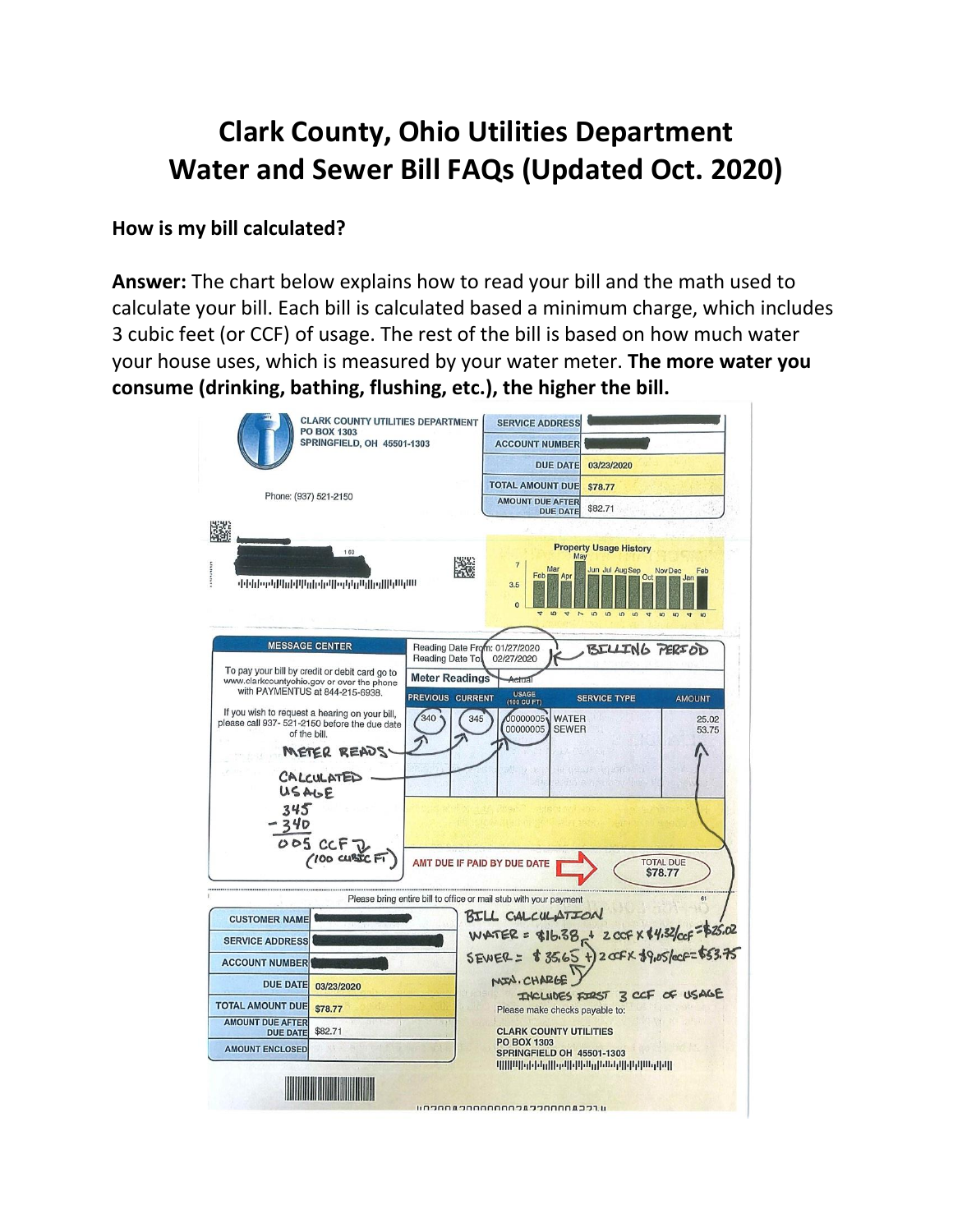# **Why do I get charge for water and sewer on my bill? Am I being double charged?**

**Answer:** Clark County has some customers that have either drinking water service or sanitary sewer service, but the majority has both services. The cost of drinking water production and delivery to a home is different than the cost of sanitary sewer collection and treatment. The different costs are itemized on your bill. Nearly all of our customers have a water meter used to measure the amount of water consumed in a home. The water meter reading number is **used to calculate the cost of both drinking water portion and sanitary sewer portion of the bill**.

For example, if 6 CCF of water is measured by your water meter, customers are charged for 6 CCF of water **coming into your home** and 6 CCF of water **leaving your home through the sanitary sewer**.

## **How could my bill be exactly the same as my neighbors? This seems fishy.**

**Answer:** We agree that having the same bill as your neighbor may seem strange because there is no way that you use the same amount of water, right? Here's why your bill may be exactly the same as your neighbor — Clark County bills customers based on water usage to the 100th cubic foot (CCF) each month. That means a customer that uses 5.2 CCF and a customer that uses 5.7 CCF **will both receive a bill based on 5 CCF of usage**. Bills only have whole increments of CCF usage; For example, 4 CCF, 5 CCF, 6 CCF, 7 CCF … you get the idea. It's possible to have the same bill each month based on usage. If you use 5.9 CCF one month and 5.1 CCF the next month, the bill will remain the same: 5.0 CCF.

### **Why does sewer cost so much more than water on my bill?**

**Answer:** About 70% of the sewer dollars billed to customers in Northridge in 2019 was paid by Clark County to the City of Springfield for sewer services. In certain areas like Northridge, Clark County buys drinking water and sanitary sewer treatment from the City of Springfield to serve customers. Clark County staff services all of the accounts and maintains all the water and sewer pipes, but Clark County doesn't own and operate the drinking water or sewer treatment plants. It takes more steps and processes to treat sanitary sewage and make it safe to send back into Mad River than it takes to properly make drinking water from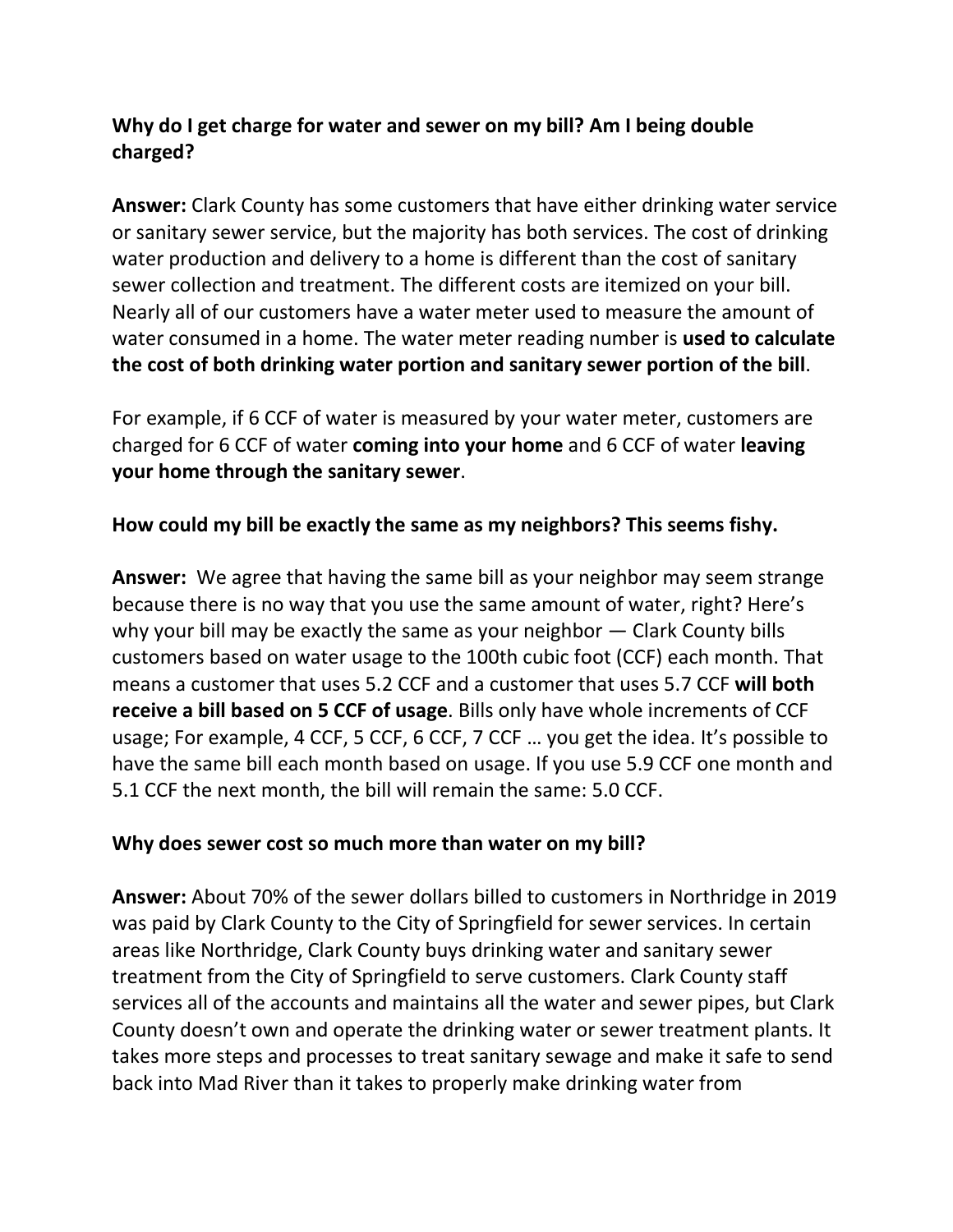groundwater. The extra sewage treatment costs more in equipment, staffing, and energy, meaning sewer rates become more costly for customers. In Northridge, water and sewer rates are tied directly to the rates that the City of Springfield charges for these services.

#### **How does your usage compare to your neighbors?**

Here's a breakdown of bills sent out in Northridge in April of 2020. Nearly 76 percent of customers used 6 CCF or less.

| Northridge Residential Water and Sewer Billing Information<br>April 2020 |                     |        |                    |                                                                                                                             |
|--------------------------------------------------------------------------|---------------------|--------|--------------------|-----------------------------------------------------------------------------------------------------------------------------|
| <b>Water Used</b><br><b>CCF</b>                                          | <b>Monthly Bill</b> |        | % of Bills<br>Sent | <b>Comments</b>                                                                                                             |
| 3 or less                                                                | \$                  | 52,03  | 38%                |                                                                                                                             |
| 4                                                                        | \$                  | 65.40  | 14%                |                                                                                                                             |
| 5                                                                        | \$                  | 78.77  | 13%                |                                                                                                                             |
| 6                                                                        | \$                  | 92.14  | 10%                | 76% of the bills sent out are for 6 CCF or less                                                                             |
| 7                                                                        | \$                  | 105.51 | 7%                 |                                                                                                                             |
| 8                                                                        | \$                  | 118.88 | 5%                 |                                                                                                                             |
| 9                                                                        | \$                  | 132.25 | 4%                 |                                                                                                                             |
| 10                                                                       | $\mathsf{S}$        | 145.62 | 3%                 | Your house is in the top 5% of water users. Call our<br>office to review your water usage and see our water<br>saving tips. |
| 11                                                                       | $\mathsf{S}$        | 158.99 | 2%                 |                                                                                                                             |
| 12                                                                       | \$                  | 172.36 | $1\%$              |                                                                                                                             |

### **Is my bill based on the number of people in my house?**

**Answer:** No, water and sewer bills are based on a minimum charge and the amount of water used in your home measured by your water meter. Water usage usually increases with the number of people in a home; however, individual water use habits can make a BIG difference in usage and the cost of your bill.